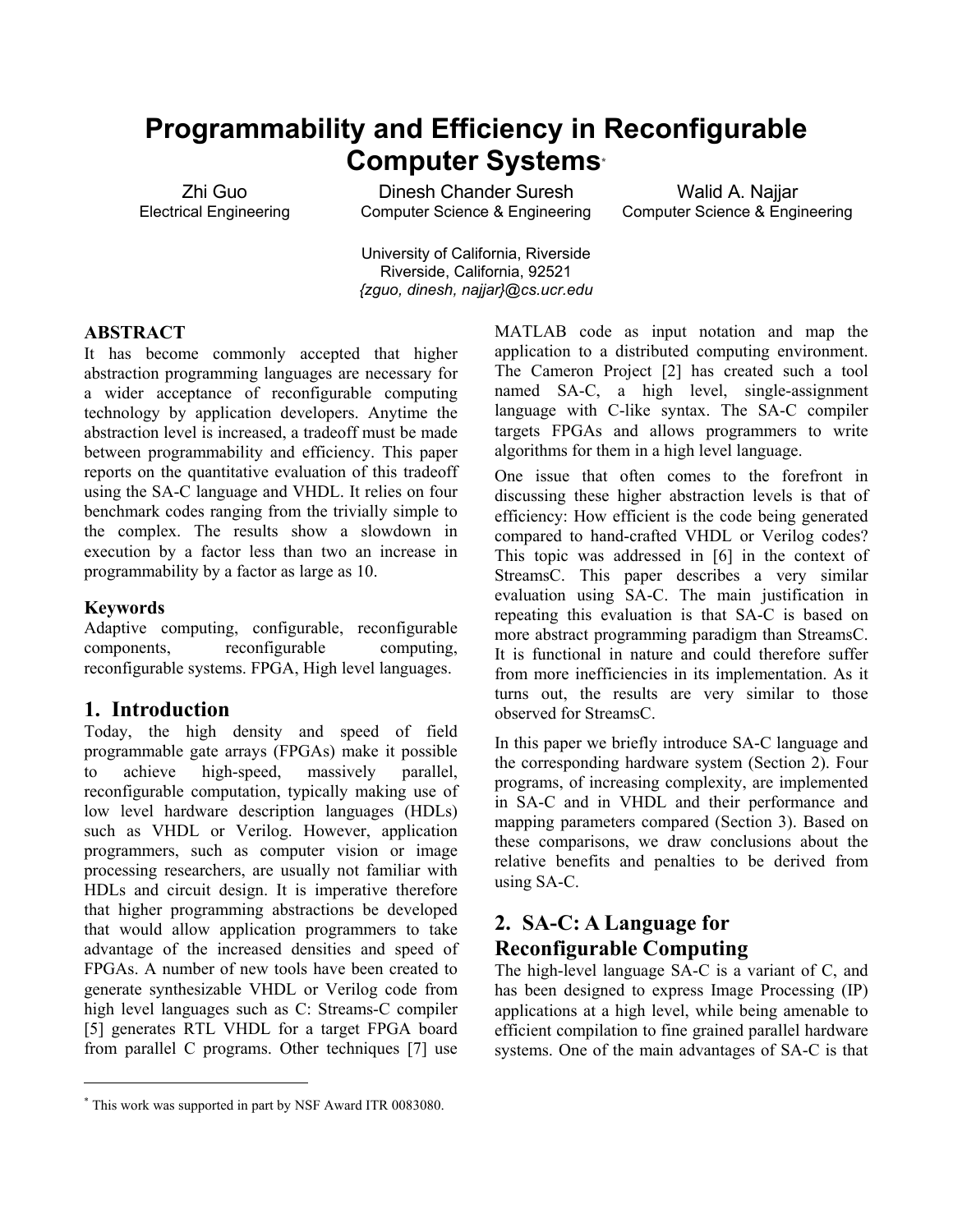it hides the details and intricacies of low-level hardware design from the application programmer. At the same time, the SA-C compiler leverages extensive optimizations and code transformations to increase the speed and reduce the size of the resulting circuit.

The overall SA-C design flow is shown in Figure 1. SA-C programs are compiled to FPGA configurations (via Data Flow Graphs), plus a C program that manages the FPGA in terms of downloading the configuration and data, triggering the FPGA, and uploading the results. Thus, from the point of view of an application developer, SA-C programs are like any program running on a more traditional processor. The compiler maps SA-C programs to executables, which are invoked like any other program on the host. The only indication that part of the program was actually mapped to a circuit and executed on a reconfigurable co-processor is its speed of execution.

SA-C was not designed to be a stand-alone language. It does not support file I/O or any form of OS services invocation. Instead, it is intended to be included within a  $C/C++$  program where only those functions or loops that are potential candidates for being mapped to hardware are expressed in SA-C.

As the name suggests, the most important restriction of SA-C (single assignment C) in comparison to C is that the value of any variable can be set only once, when the variable is declared. This single assignment restriction is found in many functional programming languages, and has the property that it breaks the von Neumann equivalence between variables and memory locations. Since variables can be set only once, they correspond to values (not addresses) and can be assigned directly to wires. SA-C also does away with the C de-referencing and address operators ( $*$  and  $\&$ ), thus eliminating pointers, and also forbids recursion. The SA-C language, compiler and compiler optimizations are described in [3] and [4].

A reconfigurable computing system usually combines one or more FPGA chips with local memory chips and a bus to the host. One such is the Annapolis Microsystems WILDSTAR/PCI/VME board [8], which we use as our platform. The board has three Xilinx Virtex XCV2000E processing elements (PEs), synchronous SRAM as local memory, and connects with the host by PCI bus. Standard VHDL modules can be used to design the interfaces to access and control the on-board components: For instance, the

Clock Standard Interface provides the functionality to configure a delay locked loop (DLL), while the onboard memory is accessed through the Memory Standard Interface.



**Figure 1 SA-C compilation system** 

Any SA-C produced or handwritten VHDL process has the same execution procedure: First of all, the host executive stores input data into the on-board memory, and then writes values to FPGA registers indicating the addresses and sizes of input and output data, triggering the calculation. After the computation, the host retrieves the output data from another part of the on-board memory.

# **3. Performance Comparisons**

Four applications of increasing complexity were developed in both SA-C and handwritten VHDL, and their performance compared in terms of device area utilized, clock frequency achieved and execution time. Since one of the most significant aspects of SA-C is its treatment of FOR loops, our test applications focus on loops: In every case, we use the same algorithm and do the same loop optimizations to make sure the comparison is reasonable.

Finally, we compare the productivity and some other aspects of these two approaches.

### **3.1 A Simple Algorithm**

First, we take as test cases two very simple operators, addition and multiplication. We take every pixel in an image and multiply it by, or add to it, a constant. Both SA-C and the handwritten version produce only several lines of VHDL for these processes, which are synthesized to an adder or multiplier. For SA-C code, the device utilization percentage (i.e. the fraction of the device area actually utilized in the implementation) is 15%, while for handwritten VHDL it is 4%. This difference is largely due to the fact that SA-C uses a standard pattern of hardware modules in its AHA (Abstract Hardware Architecture) VHDL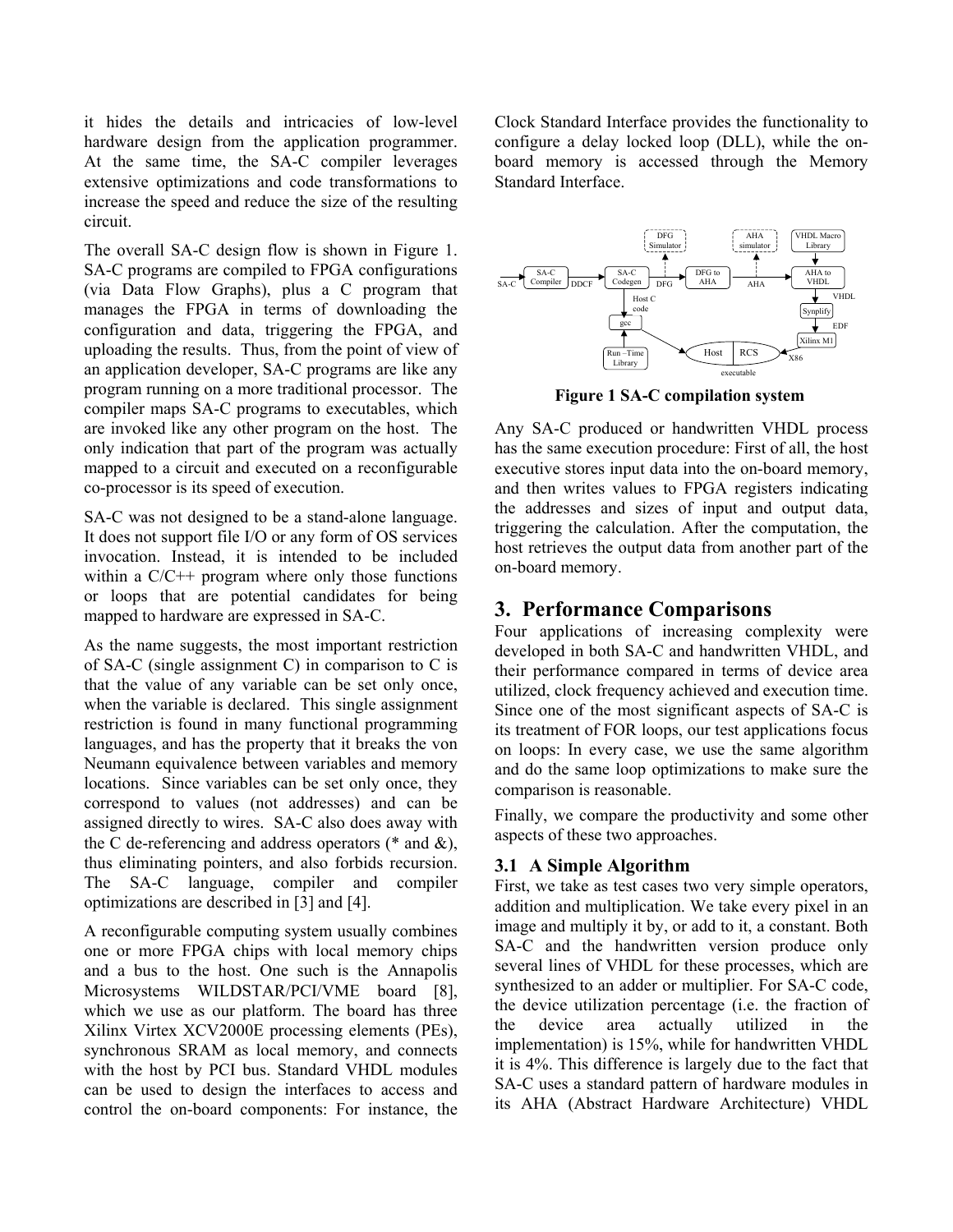module library, even though in this case the operator itself is very simple. For example, the READ unit has its own circular buffer, which is unnecessary for a one clock-cycle operation. The main limitation on speed comes from the standard interfaces, which are the same for both SA-C and handwritten VHDL. The maximum clock frequency is about 66MHz. In terms of throughput, both designs deliver a result every clock cycle.

We wrote SA-C code to do the following computation:

$$
[(Array_a + Const_a) * (Array_b + Const_b)] \qquad (1)
$$

The compiler parallelizes the two addition operators in two parentheses and pipelines the multiplication and addition. Again, the standard interfaces account for the performance bottleneck.

Figure 2 shows the SA-C code for finding the maximum of a  $3\times3$  window sliding through an image array.

```
uint8 [:.] main(uint8 indata[:.){ 
 uint8 res[:,:] =
             \overline{1}/\overline{PRAGMA} (stripmine(6,4))
             for window W[3,3] in indata {
             uint8 m = array_max(W);
\left\{\begin{array}{cc} 1 & 1 \\ 1 & 1 \end{array}\right\} return(array(m));
}return(res);
```
### **Figure 2 SA-C code for finding max**

The Stripmine PRAGMA causes a stripmining optimization, and encloses another loop that reads in chunks of data. This optimization has the effect of partial unrolling of the loop in multiple dimensions. The parameters indicate the size of the window in the new outer  $loop$  in this example; the resized new window has 6 rows. Therefore, four array max array operations are carried out simultaneously in the vertical direction.

Handwritten VHDL also calculates the maxima of four at the same time. The comparison results on a 256×256 8-bit image are shown in Table 1. We will analyze these two reasons in detail in the

**Table 1 Comparison of max filter** 

|      | Area | <b>Clock</b><br><b>Cycles</b> | <b>Clock</b><br>Frequency<br>(MHz) | <b>Execution</b><br>time (us) |
|------|------|-------------------------------|------------------------------------|-------------------------------|
| VHDL | 14%  | 16384                         | 41                                 | 405                           |
| SA-C | 16%  | 24471                         | 35                                 | 709                           |

The SA-C device utilization does not increase very much with respect to the previous example, while that of the handwritten code does: The handwritten code has to employ more modules to control the window sliding, while the SA-C code may use the same modules as in the previous simple case. Another reason for the improved relative utilization is that array max is one of SA-C's built-in array operators. The compiler extracts window size information and generates the corresponding efficient VHDL.

**3.2 A Medium Complexity Algorithm** However, the hand written version uses considerably fewer clock cycles: The 3×3 window slides through the image array, so a single pixel value is referenced in 9 windows. Though the SA-C compiler does parallelism and stripmine optimizations, the two bottom rows of data in each resized window still have to be fetched in the subsequent iteration. The handwritten design stores these values into the onchip dual-port RAMS. In each iteration, the circuit reads new data from off-chip memory, and reads previous rows of data from on-chip dual-port memory simultaneously, while new data are fed into computing units and written into the dual-port memory.

> A second reason for the difference is the form of loop control: Handwritten code employs state machines to manipulate the cooperation between I/O units and computing units. The circuit delivers a result every clock cycle until the reading unit reaches the end of the data in off-chip memory. Instead, the SA-C generated VHDL modules communicate with one another using a number of control signals. Every time the reading unit reaches the last data of a column, the circuit needs extra clock cycles to return to the head of next column.

> following subsection.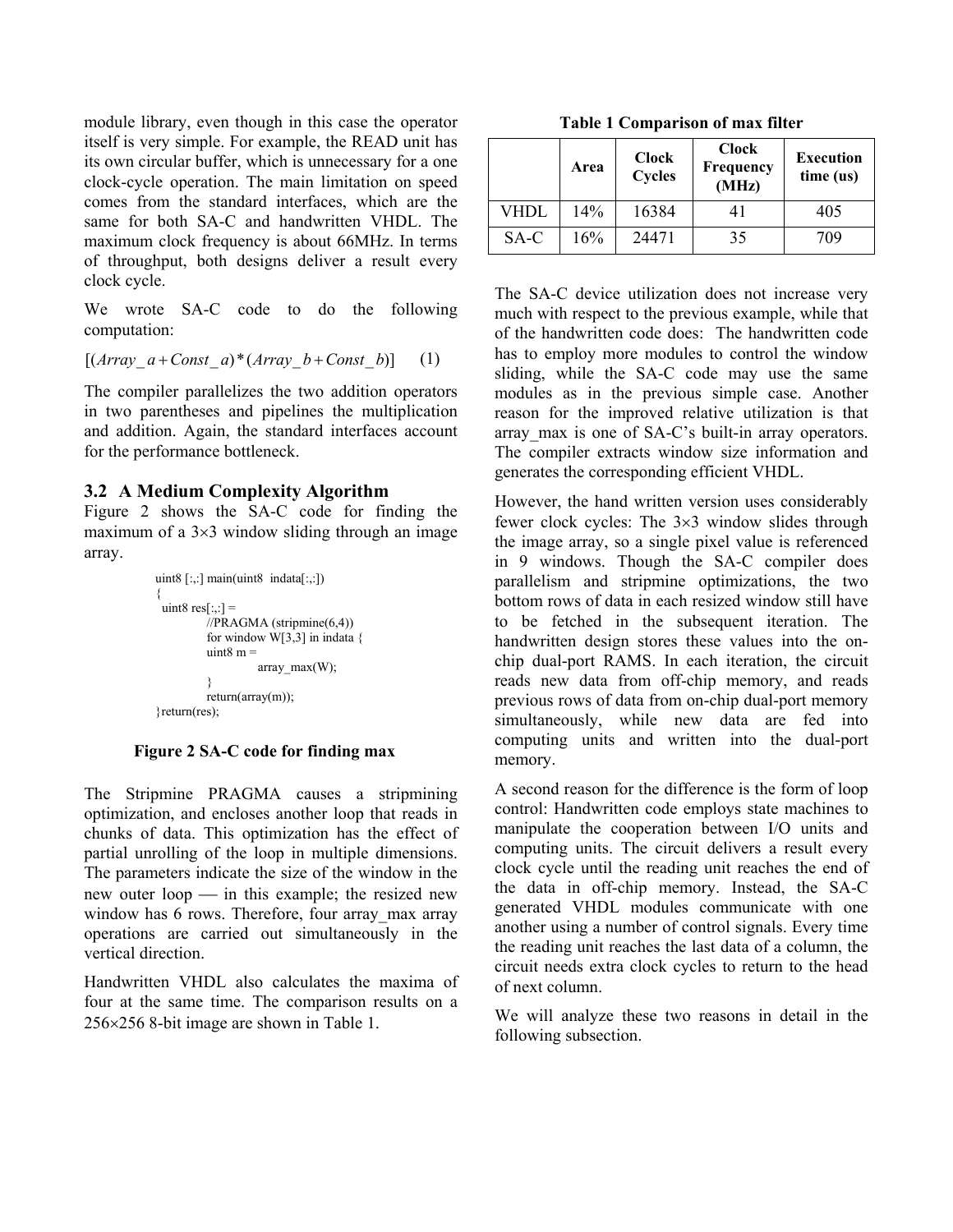Figure 3 shows SA-C code for the Prewitt edge detector [Prewitt, 1970]. It is one of the very common edge detection operators used in image processing operations, such as image sharpening.

```
uint8[:,:] main (uint8 image[:,:])
```

```
{ 
 // ***** defines the Prewitt masks *****
```

```
int3 vertmask[3,3] = \{ \{-1, 0, 1\}, \{-1, 0, 1\}, \{-1, 0, 1\} \};
```

```
int3 horzmask[3,3] = {\{-1,-1,-1\}, { 0, 0, 0}, { 1, 1, 1}};
```
### // \*\*\*\*\* computes the gradient for the modified image \*\*\*\*\* uint8 res $[::] =$ //PRAGMA (stripmine (6,4))

```
 for windowwin[3,3] in image
```

```
\{ int11 vert = for elem1 in win dot elem2 in vertmask
        return(sum((int11)elem1*elem2));
```

```
int11 horz = for elem3 in win dot elem4 in horzmask
       return(sum((int11)elem3*elem4));
```

```
int12 val = sq root((int23)((int22)vert*vert)+(int22)horz*horz);
       uint8 val1 = (val > 255 ? 255 : (val < 0 ? 0: val));
 } 
 return(array(val1));
```
} return (res);

# **Figure 3 Prewitt Edge Detection code in SA-C**

The outer loop slides a  $3\times3$  window through the image array in unit steps, while the loop body applies vertical and horizontal masks to the window; the square root function calculates the magnitude val; an array of magnitude val is returned as the final result. Because the bus width between FPGA and memory is 32 bits (one word), only four pixels per clock cycle can be fed into the FPGA.

We write VHDL for Prewitt edge detection in Figure 3 making use of the same square root algorithm [9]. The performance comparison results on a 256×256 8 bit image (Lena) are listed in Table 2.

**Table 2 Performance Comparison of Prewitt Edge Detection** 

|      | Area | <b>Clock</b><br><b>Cycles</b> | <b>Clock</b><br>Frequency<br>(MHz) | Execution<br>time (us) |
|------|------|-------------------------------|------------------------------------|------------------------|
| VHDL | 13%  | 16128                         | 66                                 | 250                    |
| SA-C | 24%  | 24481                         | 50                                 |                        |

**3.3 Two Complex Algorithms** We take wavelet transform as another complex algorithm example. Figure 4 shows the SA-C code. The performance comparison results are listed in Table 3.

```
export main; 
int10, int10 Valsuint8(uint8 col[5])
{ 
  int10 mask[3] = \{-1, 2, -1\};int11 d0 = for p in col[0:2] dot m in mask return(sum((int11)p*m));
  int11 d1 = for p in col[2:4] dot m in mask return(sum((int11)p*m));
  int11 d01 = d0 + d1;
  int11 ud01 = if (d01 < 0) return(-d01) else return(d01);
 bits11 b01 = ud01;
 bits11 bdiv8 = b01 \gg 3;
  int11 udiv8 = bdiv8;
 int11 adj = if (d01 < 0) return(-udiv8) else return(udiv8);
} return(col[2]+adj, d0); 
int11, int11 Valsint10(int10 col[5])
{ 
  int11 mask[3] = \{-1,2,-1\};
  int12 d0 = for p in col[0:2] dot m in mask return(sum((int12)p<sup>*</sup>m));
  int12 d1 = for p in col[2:4] dot m in mask return(sum((int12)p*m));
  int12 d01 = d0 + d1;int12 ud01 =if (d01 < 0) return(-d01) else return(d01);
 bits12 b01 = ud01;
 bits12 bdiv8 = b01 \gg 3;
  int12 udiv8 =bdiv8;
  int12 adj = if (d01 < 0) return(-udiv8) else return(udiv8);
\ return(col[2]+adj, d0);
int11[:,:], int11[:,:], int11[:,:], int11[:,:] main(uint8 src[:,:])
{ 
 int11 s[:,:], int11 dx2[:,:], int11 dy2[:,:], int11 dxy[:,:] =
 // PRAGMA (nextify cse, scrunch, part_unroll(16,1), hardware(memout: 2 2 3 3))
    for window \sqrt{5,5} in src step(2,2)
     {
     int10 \text{ s}y[5], int10 \text{ d}y[5] =
       for uint3 colnum in [0~4]
\sim {
       int10 sval, int10 dval = Valsuint8(w[:,colnum]);
        } return(array(sval), array(dval));
      int11 s, int11 dx2 =Valsint10(sy);
      int11 dy2, int11 dxy = Valsint10(dy);
     } return(array(s), array(dx2), array(dy2), array(dxy)); 
\} return(s, dx2, dy2, dxy);
```
### **Figure 4 Wavelet Transform code in SA-C**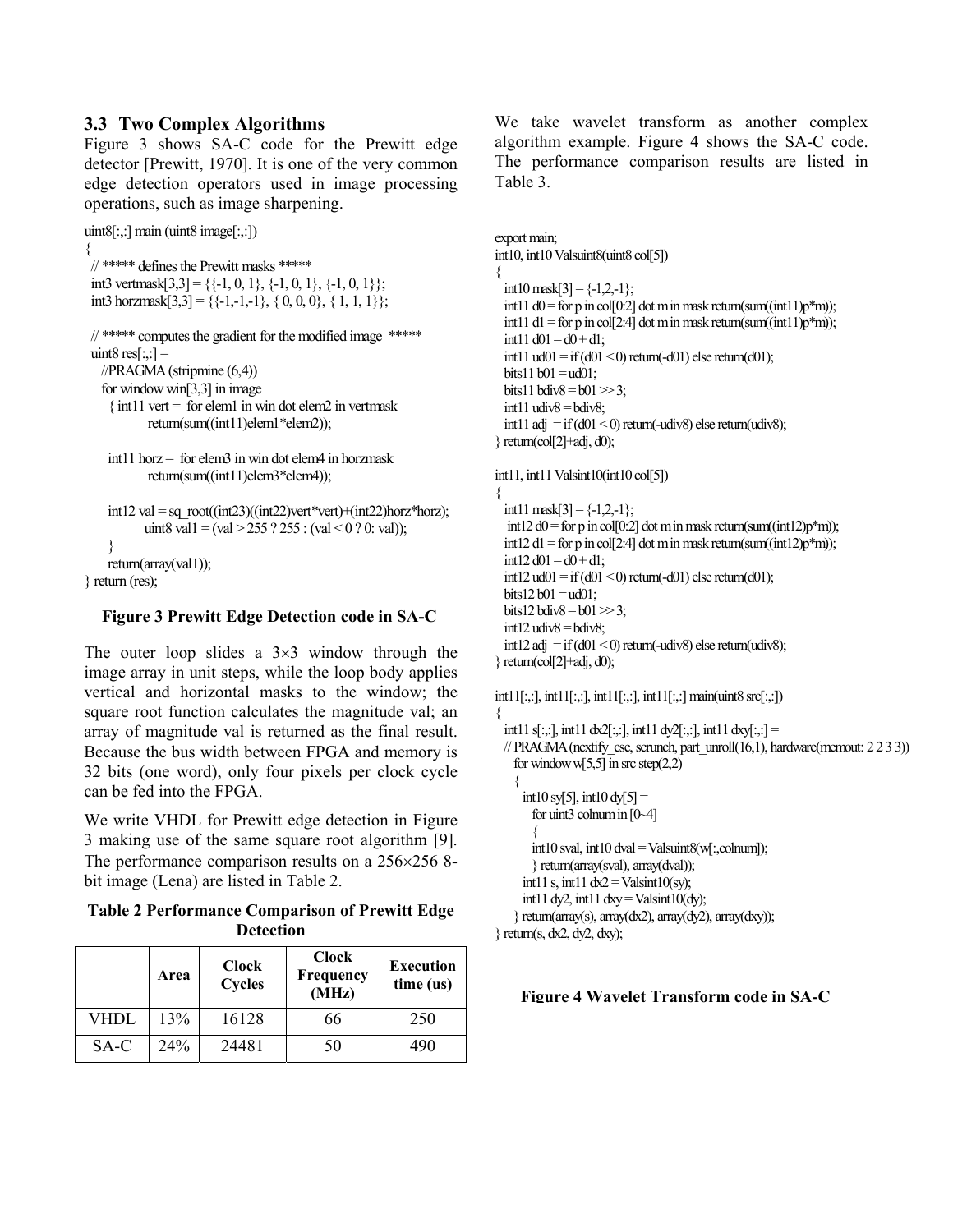|      | Area | <b>Clock</b><br><b>Cycles</b> | <b>Clock</b><br>Frequency<br>(MHz) | <b>Execution</b><br>time (us) |
|------|------|-------------------------------|------------------------------------|-------------------------------|
| VHDL | 25%  | 43092                         | 41                                 | 1051                          |
| SA-C | 54%  | 73710                         | 35                                 | 2100                          |

**Table 3 Performance Comparison of Wavelet Transform**

From these comparisons it can be seen that the ratio between SA-C performance and handwritten VHDL performance is about 1:2. The main reasons for this difference are as follows.

First, it is relatively easy to store and reuse input data in handwritten code, while SA-C does not have this facility. This is significant because computer vision and image processing algorithms usually involve window sliding, meaning that the same input data are referenced in two or more continuous iterations, and I/O bandwidth is always a main bottleneck of FPGAs. Triggered by compiler options, SA-C compiler can eliminate redundant nodes if they compute the same value, and can replace the redundant computation by a chain of registers if the values were computed in earlier iterations. However, the bottom rows of the input data in the new window still have to be read in twice. At the same time, the new window cannot be made too big, because stripmining utilizes MIMD parallelism, which is very resource-intensive. On the other hand, the capacity of dual port block RAM in present FPGAs ranges from dozens of Kbit up to hundreds of Kbit, which is big enough to store the bottom rows of data in any resized window. Handwritten VHDL can apply this strategy elaborately, while the current version of SA-C does not use on-chip RAM at all. In fact it is doable to add VHDL RAM modules into AHA library and have the SA-C compiler treat these modules as other common components.

Secondly, SA-C generates VHDL code from the AHA library. In order to make the modules in AHA interconnect easily, instead of using state machines (apart from the FOREMAN unit) they employ a number of input and output control signals to communicate one another. So between outer loop iterations, which are pipelined, there is a seam (usually 4 idle clock cycles). In comparison, handwritten VHDL tends to use state machines to control the circuit actions, which naturally fulfill the control task using the current and previous circuit states. These kinds of 'protocols' avoid the seam and save clock cycles.

The difference in clock cycle number between handwritten and SA-C generated code is mostly due to these two reasons. Take the array\_max and Prewitt edge detection examples, which make use of the same loop unrolling mechanism:

For an image file which is already in the on-board memory, the SA-C generated VHDL will require

$$
N_{S A-C} = \left(m\frac{N}{4} + 4\right) \bullet \frac{M}{m-2} \tag{2}
$$

clock cycles, where m is the row number of the resized sliding window, and the image size is M×N (N is divided by 4 because the memory bus is 32-bit wide, while each pixel is 8-bit). As indicated above, when the sliding window reaches the end of current row the circuit takes 4 extra clock cycles to restart reading the next row. The resized window has m rows, and the last 2 rows need to be fetched again as we're carrying out a 3×3 array operation. So we have M/(m-2) lines of resized window sliding in the whole image array, instead of M/m. In fact, the output array is 2 columns smaller than the input one, though this effect can be ignored for a 256×256 or larger image.

For handwritten VHDL, the number of clock cycle is

$$
N_{\text{VHDL}} = \left(m \times \frac{N}{4}\right) \bullet \frac{M}{m} = \frac{MN}{4} \tag{3}
$$

(Of course, both SA-C and VHDL would take more clock cycles to wait for the memory I/O, which is time consuming).

From the above two equations we can obtain

$$
\frac{N_{\text{VHDL}}}{N_{\text{SA}-C}} = \frac{m-2}{m+\frac{16}{N}}
$$
(4)

In the array max and Prewitt edge detection examples,  $N=256$  and  $m=6$ , giving a clock cycle ratio of 66%, which is in agreement with the experimental results in Tables 1 and 2.

A third reason that hand-written VHDL performs better is that SA-C has a lot of extra 'glue logic'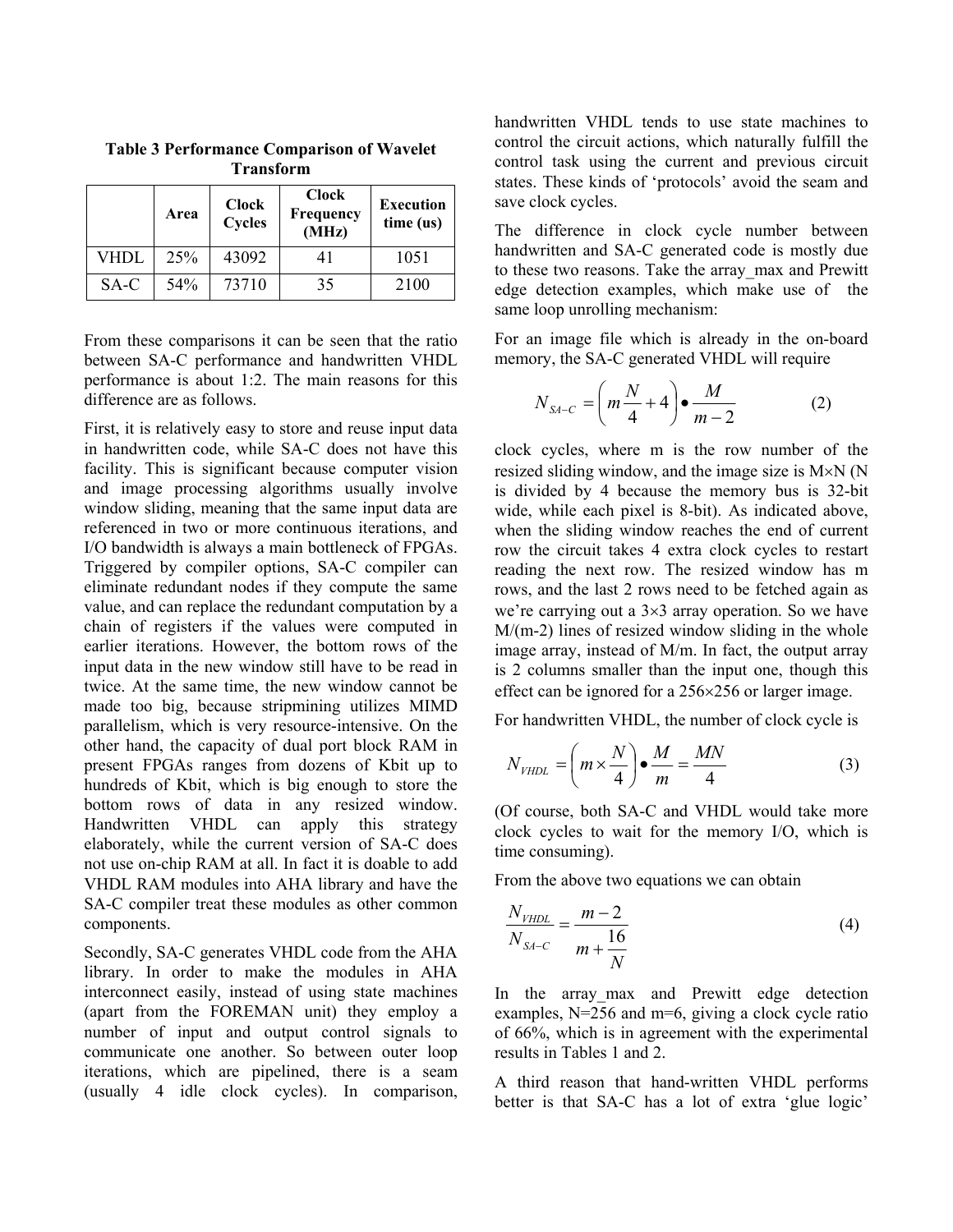between its AHA modules, while handwritten code has relative fewer control signals between modules. Glitches due to this 'glue logic', which show up clearly in simulation waveforms, damage SA-C clock rate performance.

Finally, handwritten VHDL has an innate advantage in doing bit-precision manipulation compared with SA-C. In the wavelet transform example, SA-C uses extra shifter, multiplexer and pipeline stages just for a '×8' operation on a signed integer, while VHDL only spends one shifter and does not require a multiplexer.

### **4. Comparison in other aspects**

The most attractive aspect of using a HLL is productivity. Take the wavelet transform as an example: a programmer familiar with SA-C can write and debug the code in Figure 3 in under 3 hours, while it would take about 150 hours to write and debug VHDL code for the same algorithm. Typically, the ratio of development time for the examples in this report ranged from 10 to 100 in favor of SA-C. This is, of course, the very reason that the language was created.

Another important issue is ease of acquisition of the necessary skills. A computer vision or image processing researcher who only knows C can learn SA-C within 1 week, while someone with appropriate digital circuit background might spend more than 3 months to learn VHDL. (Clearly, a SA-C programmer still needs some hardware background: For instance, the designer should be aware of the nature of loop unrolling even though it does not have to carried out manually).

The ratio between the number of lines of SA-C generated VHDL and that of handwritten VHDL ranges from 2 to 10 for the examples in this report. However, this apparent advantage of hand-written code is more than offset by the ease of code maintenance in the case of SA-C: SA-C generated VHDL code is only one step removed from the corresponding SA-C code, which being a HLL is vastly easier to maintain than HDL code.

Ultimately, SA-C changes how the system is programmed from a circuit design paradigm to a software design paradigm. Users benefit principally from its high productivity and easy code maintenance, at the expense of some device utilization and speed performance.

# **5. Related Work**

Several projects have implemented various mechanisms to translate high-level program descriptions into hardware: PRISM [15]'s target system consisted of a Motorola 68010 processor and four Xilinx FPGAs. Napa C [10] with its pragmas can map the computations to either RISC processor or FPGA. Streams-C [5] allows programmers to write parallel C programs and generate RTL VHDL codes for a target Annapolis Microsystems Firebird FPGA board. Ptolemy [11] focuses on assembly of concurrent systems. MATCH [12] maps MATLAB descriptions to heterogeneous computing system consisting of FPGA, embedded processor and DSP component. PICO-NPA [13] is one aspect of HP PICO. Loop nests are expressed in C and synthesized to non-programmable accelerators. Handel-C [14] is a C-like language that can generate EDIF netlist directly and VHDL code as well. Nimble [16]'s target architecture is a general-purpose processor with a dynamically reconfigurable datapath. DEFACTO [17] maps the applications to a microprocessor and FPGAs as coprocessors based on SUIF. Proceler's system [18] compiles C to a microprocessor and an FPGA.

## **6. Conclusion**

The comparisons show that in terms of design time, SA-C's productivity is 10 to 100 times of that of handwritten VHDL. But device area and execution time are the penalties: Use of SA-C can double device utilization; handwritten designs have 10%~20% higher maximum clock frequencies; handwritten designs typically save about 40% in clock cycles with respect to SA-C generated circuits. Overall, the execution time of a handwritten design is approximately 50% of that of SA-C version.

From the comparison and analysis, we know that there is plenty of room for improvement in SA-C. For example, using on-chip dual-port RAM to store data for subsequent iterations can save I/O bandwidth, which is usually a major bottleneck in reconfigurable computing systems. In the current hardware system, it is possible to infer dual-port RAM for the Xilinx Virtex Architecture to AHA library. Also, the number of idle clock cycles might be reduced by using state machines to replace complex control signals between AHAs.

During the last ten years, increases in FPGA density and speed followed or exceeded Moore's law.